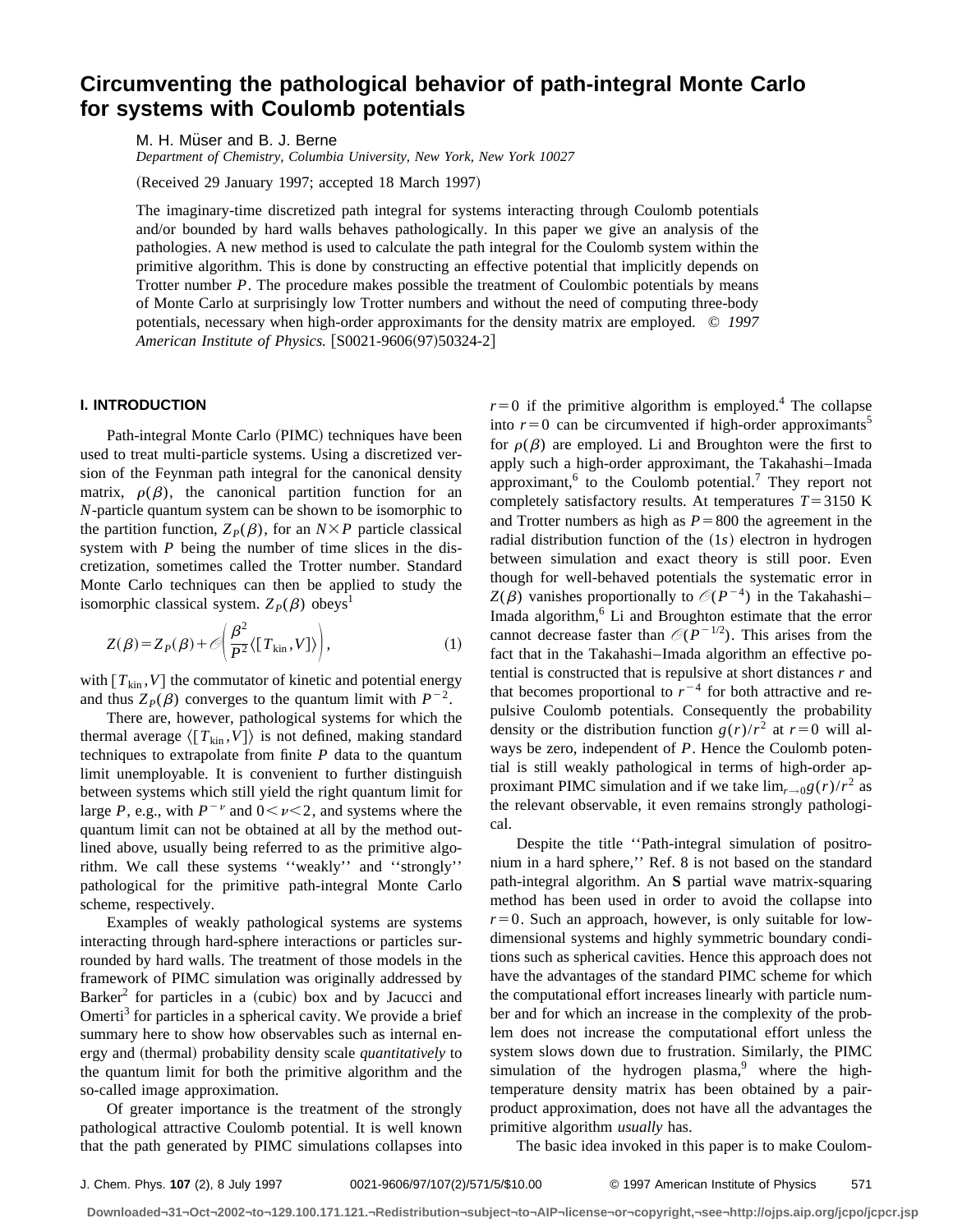bic potentials accessible to PIMC by simulating an effective potential  $V_{\text{eff}}(r,a)$  instead of the Coulomb potential  $V_{\text{C}}(r)$ itself, where  $V_{\text{eff}}(r,a)$  does not have a singularity but tends to  $V_c(r)$  as the "damping radius"  $a \rightarrow 0$ . Then the partition function $10$  can be obtained by

$$
Z(\beta) = \lim_{a \to 0} \lim_{P \to \infty} \text{Tr} [e^{-\beta T_{\text{kin}}/P} e^{-\beta V_{\text{eff}}(a,r)/P}]^P
$$
 (2)

$$
\neq \lim_{P \to \infty} \lim_{a \to 0} \text{Tr} \left[ e^{-\beta T_{\text{kin}}/P} e^{-\beta V_{\text{eff}}(a,r)/P} \right]^P. \tag{3}
$$

The effective potential should have the following two properties in addition:  $(i)$  for large  $r$  it should converge at least exponentially fast to  $V<sub>C</sub>$ . (ii) Ewald summations for periodically repeated systems should still be possible. The following effective potential shows these features:

$$
V_{\text{eff}}(r,a) = -\frac{1}{4\pi\varepsilon_0} \frac{e^2}{r} (1 - e^{-r/a}).
$$
 (4)

It is well-behaved, bounded from below and from above. Hence  $\langle [T_{kin}, V_{eff}] \rangle$  exists for  $a > 0$  and  $V_{eff}$  is not pathological in terms of the primitive algorithm. It is of course desirable to let  $a \rightarrow 0$  simultaneously as *P* goes to infinity, but it has to be done such that Eq.  $(2)$  holds. In this paper, we will show that  $a \propto P^{-2/3}$  is the optimal choice for the primitive algorithm. This approach for treating Coulmbic potentials will not only be useful for PIMC simulation but also for diagonalization techniques of high-temperature density matrices.

The effective Coulomb potential method, presented in this paper, does not treat the sign problem, $11,12$  which arises from the fermionic character of the electrons. This is a different topic that must be solved before this approach will be fully effective. However, as long as exchange can be neglected, e.g., in a hot electronic plasma, or as long as there are only two indistinguishable fermions, e.g., dissociation of an  $H_2$ -molecule in solution, the above approach makes possible the efficient application of PIMC to these problems.

### **II. HARD WALLS**

# **A. Theory**

In this section we show why the particle-in-a-box problem is weakly pathological and moreover how the use of the image approximation of Barker removes the weak pathology. Usually the discretized version of a (real-time) path-integral yields reasonable results if for ''typical'' paths the inequality,

$$
|V(x_t) - V(x_{t+1})| \le \left| \frac{m(x_t - x_{t+1})^2}{2\Delta t^2} \right|,
$$
\n(5)

holds. For imaginary-time paths, on which PIMC is based, a similar condition must be satisfied by the replacement  $t \rightarrow -i\beta\hbar$ . Clearly this condition can not be met when infinitely high walls are present as formally expressed in the following Hamiltonian:

$$
H = \frac{p^2}{2m} + \lim_{V_0 \to \infty} V_0 \Theta\left(\frac{d}{2} - \left| x \right| \right),\tag{6}
$$

where  $d$  is the length of the box. The condition, Eq.  $(5)$ , can alternatively be formulated by

$$
|\langle \psi_{t} | [T_{kin}, V] | \psi_{t} \rangle| \ll \frac{\beta^2}{P^2}, \tag{7}
$$

with  $\psi_t$  the thermal wavefunction,  $\psi_t(x) = \sum_n \exp[-\beta H/\beta]$  $2$ ] $|n\rangle$ . This expression is easy to calculate analytically at zero temperatures for finite  $V_0$ 

$$
\lim_{T \to 0} \langle [T_{\text{kin}}, V] | \rangle = -\frac{\hbar^2}{m} \mathcal{R}e \int dx \left( \frac{\partial}{\partial x} \psi_0^* \right) \left( \frac{\partial}{\partial x} V \right) \psi_0
$$
\n(8)

$$
=-\frac{\pi\hbar^3\sqrt{V_0}}{a^3\sqrt{32m^3}} + \mathcal{O}(V_0^0),\tag{9}
$$

since the groundstate  $\psi_0$  corresponds at  $T=0$  to the thermal wavefunction. It is an easy matter to see that the singularity, proportional to  $\sqrt{V_0}$  in Eq. (8), also holds if the bracket on the right-hand side of Eq.  $(8)$  is evaluated with any arbitrary (bounded) eigenfunction. Hence at finite temperatures one obtains

$$
\langle [T_{\rm kin}, V] \rangle \propto \sqrt{V_0}.
$$
\n(10)

This means that the partition function<sup>13</sup> and hence most observables can not be expressed as an analytic function of  $P<sup>2</sup>$  in a path-integral approach. A simple argument, however, shows that the partition function approaches the correct quantum limit as  $P^{-1/2}$ . For infinite P the partition function is an analytic function of only one parameter, namely  $\beta E_1$ . For finite *P* an extra parameter comes into play, the de Broglie wavelength  $\lambda(\beta/P)$  at the reciprocal temperature glie wavelength  $\lambda(\beta/P)$  at the reciprocal temperature  $\tilde{T}^{-1} = \beta/Pk_B$ . Hence the partition function depends on  $\beta E_1$  and  $\lambda(\beta/P)/d$ . This dependence is (for obvious reasons) again analytic and hence the first correction term to the quantum-limit goes as  $\lambda(\beta/P)/d$ ; that is, as  $P^{-1/2}$ .

Since the eigenfunctions  $\psi_n$  of the "particle-in-a-box" problem are well known the *exact* free-particle density matrix (or propagator) can easily be calculated by<sup>2</sup>

$$
\rho\bigg(x,x';\frac{\beta}{P}\bigg)=\sum_{n}\psi_n(x)\psi_n(x')e^{-\beta E_n/P},\qquad(11)
$$

 $E_n = \hbar^2 \pi^2 n^2/2md^2$  being the eigenenergies. With the help of a Poisson formula this sum can be reexpressed as

$$
\rho\left(x, x'; \frac{\beta}{P}\right) = \frac{1}{\lambda(\beta/P)} \sum_{\nu=-\infty}^{\infty} (-1)^{\nu} \theta\left(\frac{d}{2} - |x|\right) \theta\left(\frac{d}{2} - |x'|\right)
$$

$$
\times \exp\left[-\frac{mP}{2\beta\hbar^2} \left\{ \nu d + x + (-1)^{\nu} x' \right\}^2\right],\qquad(12)
$$

#### J. Chem. Phys., Vol. 107, No. 2, 8 July 1997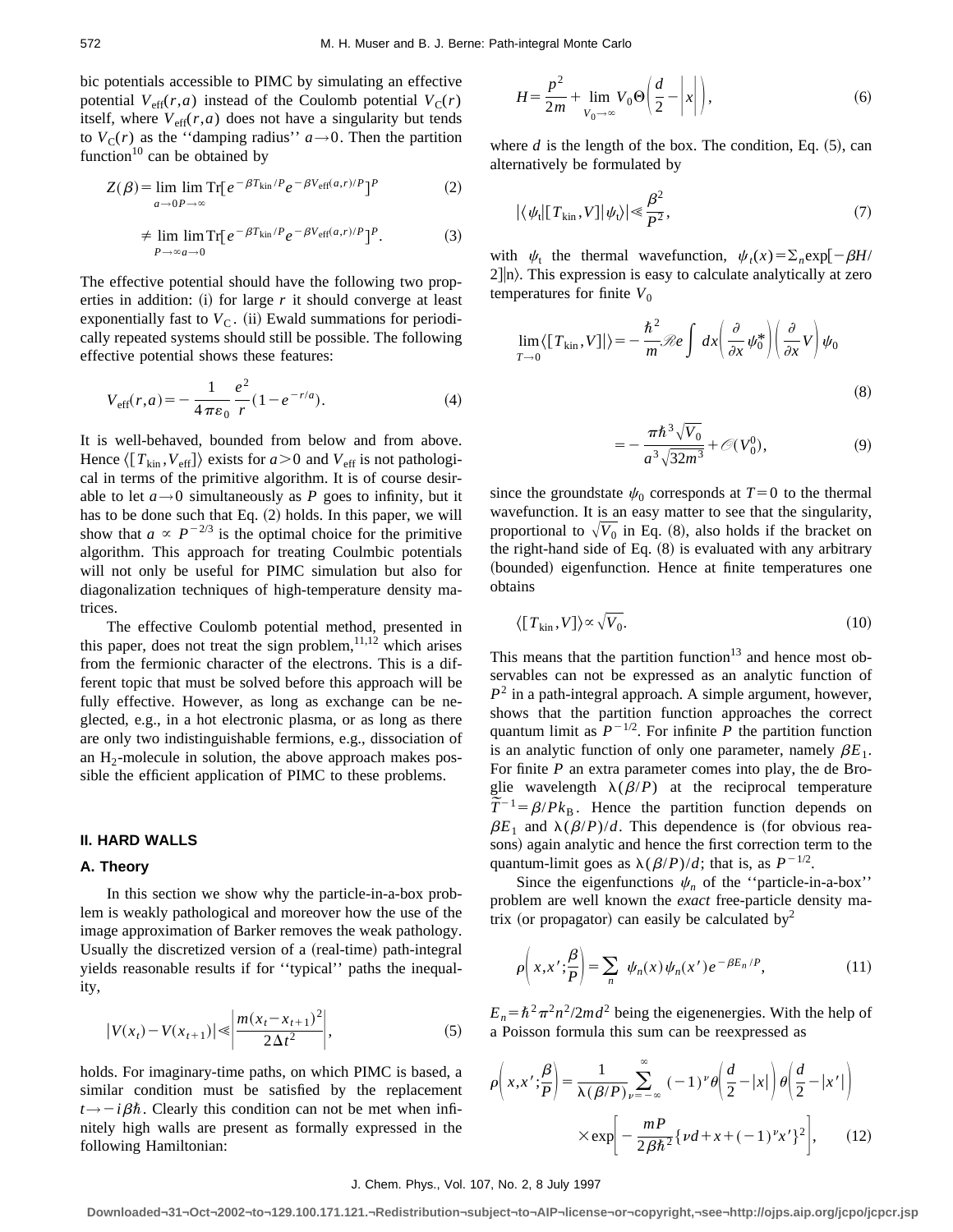

FIG. 1. Deviation of internal energy *U* calculated with finite *P* from exact results for different boxlengths *d* and different numbers of periodic images  $\nu_{\text{max}}$  as a function of Trotter number; temperature  $T=1$ . Solid lines show  $P^{-1/2}$ , dashed line  $P^{-8}$ .

where  $\lambda(\beta/P)$  is the thermal de Broglie wavelength at temwhere  $\lambda(\beta/P)$  is the perature  $\widetilde{T} = P/\beta k_{\text{B}}$ .

In a simulation, e.g., of two or more interacting particles in a box, the free-particle propagator in the form of Eq.  $(12)$ can only be evaluated for finite  $|\nu| \le \nu_{\text{max}}$ . This is of course an approximation and it is convenient to call it an image approximation of degree  $\nu_{\text{max}}$ . The image approximation of degree zero leads to the primitive algorithm, of course.

## **B. Simulations**

Although there is a variety of work using PIMC in conjunction with hard walls, a quantitative discussion of how fast the quantum limit is reached has yet to be given. We want to fill this gap by discussing three models: (i) Free particle in a box and primitive algorithm. (ii) Free particle in a box with image approximation of degree two. (iii) Wellbehaved potentials in a box and image approximation of degree two. We note in passing that for odd values of  $v_{\text{max}}$ negative probabilities may occur, invoking the so-called sign problem and tedious averaging of observables. It is therefore convenient only to work with an even number  $v_{\text{max}}$ . Although we treat only simple examples we see no obvious reason to call in question the generality of these results, as long as boundary conditions and potentials are well behaved.

All computations were done in a three-dimensional cubic box with boxlength *d* at the dimensionless temperature  $T=1$ . We are thus dealing with the three-dimensional generalization of model Eq.  $(6)$ . The quantity of interest is the internal energy or, in this case, the expectation value of the kinetic energy. The exact value of this quantity (in the quantum limit) can easily be calculated.

In Fig. 1, the following behavior is observed: In the primitive algorithm the error vanishes only proportionally to  $P^{-1/2}$ . At temperature  $T=1$ , the scaling behavior sets in at Trotter numbers as small as  $P=1$  for the "large" box,  $d=20$  (dimensionless units,  $m=1$ ,  $\hbar=1$ ). However, for the

"small" box,  $d=2$ , one has to go to Trotter numbers as high as  $P=100$  before the error shows  $\langle U_{\text{exact}}(\beta)-U_P(\beta)\rangle \propto$  $P^{-1/2}$ . If, however, images are included, e.g.,  $v_{\text{max}}=2$ , the convergence goes  $\propto P^{-8}$  as can be seen in Fig. 1, too.

For particles moving in a hard-wall box and interacting with each other through a continuous potential or with a continuous external potential the systematic quantumdiscretization error vanishes again proportional to  $P^{-2}$  as long as periodic images are taken into account. This is because all the arguments of the derivation<sup>1</sup> of Eq.  $(1)$  hold and terms that vanish faster than with  $P^{-2}$  do not need to be taken into account in a  $P^{-2}$ -extrapolation.

It is important to note that taking into account higherorder images not only invokes results closer to the quantum limit but that in addition the *scaling behavior* sets in at smaller *P* than if only low-order images are taken into account. This is the main merit of the use of periodic images.

The results presented in this section are presumably not only of interest for the system investigated here but also for problems such as quantum-interactions of hard spheres and one-dimensional rotators, where boundary conditions related to the ones discussed in this paper have to be respected. The use of images and knowing the convergence of the freeparticle kernel with respect to Trotter number might also be important when fixed-node approximations are applied, which might be useful to treat fermions within the PIMC scheme.<sup>14</sup>

# **III. COULOMB POTENTIAL**

#### **A. Theory**

As in the previous section, we first discuss the commutator defined in Eq.  $(8)$  for the Coulomb potential. To do so, however, we replace the Coulomb potential by the effective potential introduced in Eq.  $(4)$  and we assume that the damping radius *a* is small in comparison to the Bohr radius  $a_0$ , or in atomic units  $a \ll 1$ . In this case it is possible to apply first-order perturbation theory and to obtain

$$
\langle \psi_0 | [T_{\text{kin}}, V_{\text{eff}}] | \psi_0 \rangle = -\frac{e^2 \hbar^2}{2 \pi \varepsilon_0 a m a_0^2} + \mathcal{O}(a^0). \tag{13}
$$

Hence in the Coulombic limit,  $a \rightarrow 0$ ,  $\langle [T_{kin}, V_{eff}] \rangle$  is not defined. It is an easy matter to see that the singularity proportional to  $a^{-1}$  is not more severe if the bracket on the left-hand side of Eq.  $(13)$  is formed by any bounded eigenstate. Thus to leading order at finite temperatures,

$$
\langle [T_{\rm kin}, V_{\rm eff}] \rangle \propto a^{-1}.
$$
\n(14)

This is an important result in order to estimate the leading difference between the partition function of the bare Coulomb problem in the quantum limit and the ''effective'' problem for finite *P*.

In addition to the Trotter extrapolation,  $P \rightarrow \infty$ , one has also to carry out a potential extrapolation  $a \rightarrow 0$ , see Eq. (4). Since in first order perturbation theory  $\langle V_{\text{eff}} - V_C \rangle \propto a^2$  the leading error in the partition function is

$$
Z_{\rm C}(\beta) = Z_{\rm eff}(\beta) + \mathcal{O}(a^2),\tag{15}
$$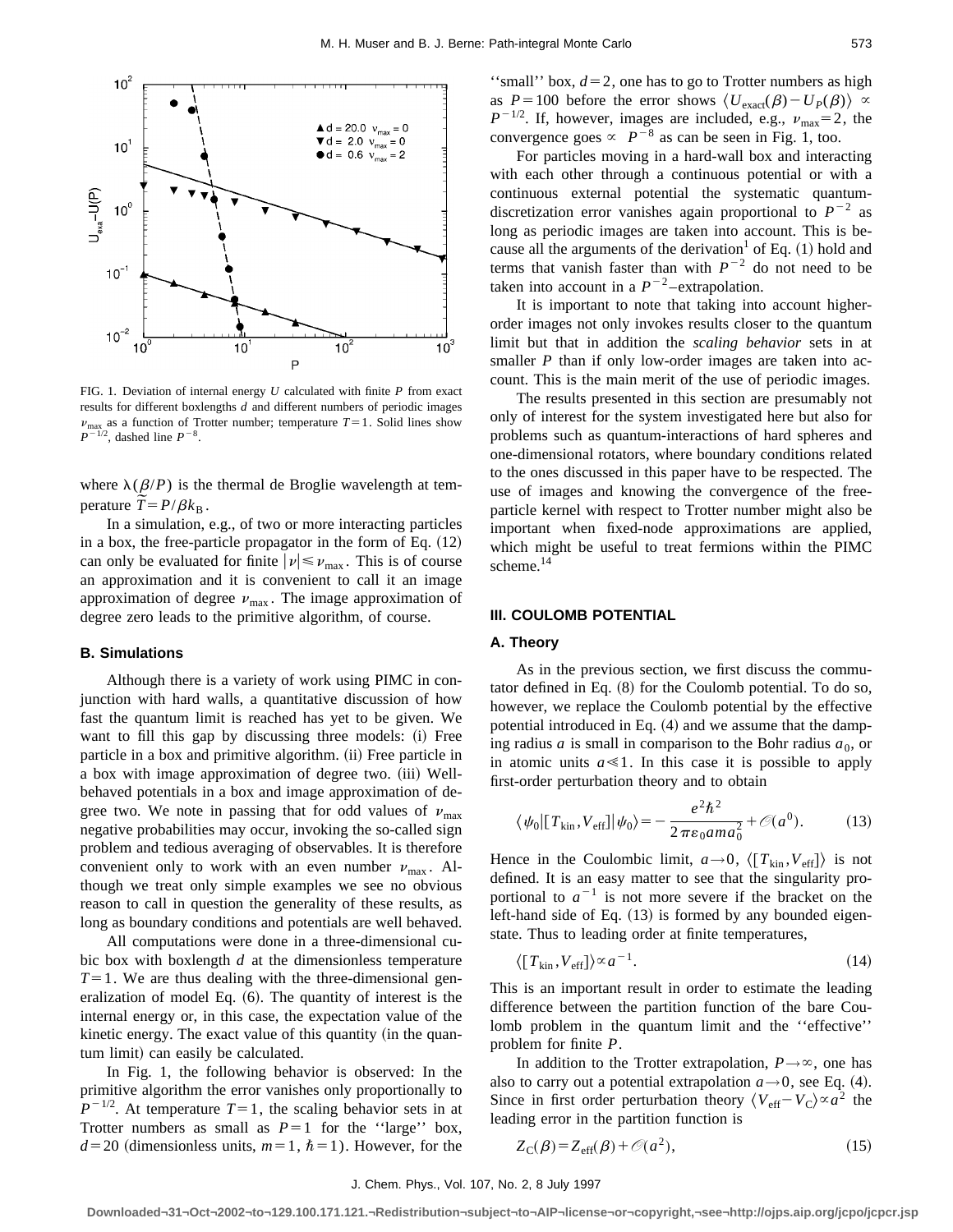which can be shown by a cumulant expansion of the partition function. In Eq. (15),  $Z_C(\beta)$  denotes the partition function for the Coulomb potential and  $Z_{\text{eff}}(\beta)$  the one for the effective potential. With Eqs.  $(1)$ ,  $(14)$ ,  $(15)$  we obtain for  $Z_C(\beta)$ ,

$$
Z_{\rm C}(\beta) = Z_{P, \text{eff}}(\beta) + \mathcal{O}(a^2) + \mathcal{O}\left(\frac{1}{a}P^{-2}\right). \tag{16}
$$

This suggests that *a* be made proportional to a power of *P*. The fastest convergence rate to the quantum and Coulomb potential limit in the primitive algorithm is obtained by taking

$$
a \propto P^{-2/3},\tag{17}
$$

so that

$$
Z_{\mathcal{C}}(\beta) = Z_{P,\text{eff}}(\beta) + \mathcal{O}(P^{-4/3}).\tag{18}
$$

Equation  $(17)$  together with Eq.  $(18)$  not only provides an efficient choice of the damping radius *a* but also shows how to scale the Monte Carlo data at finite  $P$  (and hence simultaneously *a*) to the Coulomb and the quantum limit. Note that this  $P^{-4/3}$ –convergence is even faster than the  $P^{-1/2}$ –convergence obtained if high-order approximants are employed without introducing an effective potential. In the next subsection we show that for suitable prefactors in Eq.  $(17)$  the convergence sets in at even much lower Trotter numbers than for the ''straight forward'' Takahashi Imada algorithm. Of course, a method which combines the Takahashi Imada algorithm, where for well-behaved potentials  $Z(\beta)=Z_p(\beta)+\mathcal{O}(P^{-4})$ , with the damped Coulomb potential method should give even faster convergence than  $P^{-4/3}$ . However, effectively three-body potentials<sup>15</sup> will then have to be calculated and we do not yet know the prefactor that must replace the term  $1/a$  on the right-hand side of Eq.  $(18).$ 

#### **B. Simulations**

In this subsection we report simulation results based on the above interpolation scheme. Because the partition function for the Coulomb potential diverges, a cutoff in phase space or hard walls have to be introduced. For reasons of simplicity we chose a cubic box with boxlength  $d=20$  (in atomic units). The positive charge is fixed in the center of the cubic box. We chose the temperature to be  $T=0.02$  in atomic units so that the system will be groundstate dominated. Remember that the eigenenergies for the bare hydrogen problem in atomic units are  $E_n = -0.5/n^2$ ,  $n=1,2,...$ , and the Bohr radius is  $a_0 = 1$ .

The radial distribution function  $g(r)$ , defined by

$$
g(r) = \frac{1}{Z(\beta)} \int d^3r' \langle r' | \delta(r - r')e^{-\beta H} | r' \rangle, \tag{19}
$$

for various Trotter numbers is plotted in Fig. 2. In addition we show the  $(1s)$ -radial distribution function, which corresponds to the exact solution for  $T=0$  and  $d=\infty$ . The agreement between simulation and experiment becomes excellent for Trotter numbers  $P > 160$ . See for comparison Fig. 7 in



FIG. 2. Radial distribution function  $g(r)$  of the hydrogen atom in a cubic box at  $T=0.02$  for various Trotter numbers  $P$  and damping radii  $a=(TP)^{-2/3}$ . The solid line corresponds to the (1*s*) state.

Ref. 7 (Takahashi Imada algorithm with bare Coulomb potential), where the  $P = 800$  compares to our  $P = 80$  curve.

In Fig. 3 the scaling with  $P^{-4/3}$  of the internal energy is demonstrated. Two series of simulations are carried out, where the prefactor in Eq.  $(17)$  is chosen differently. As predicted by Eq.  $(18)$  the quantum-discretization error vanishes proportionally to  $P^{-4/3}$ . The values, where the scaling behavior starts, namely  $P \approx 80$  for temperatures as low as  $T=0.02$ , are surprisingly small. The (groundstate dominated) energy  $E=-0.487$  is larger than the real groundstate of  $E_1 = -0.5$  because of the hard-wall boundary condition. For the present choice of temperature and boundary conditions the deviation is invoked by the kinetic energy term, since the ''box-restricted'' groundstate is more localized than in the  $d=\infty$  case. If we took a much larger simulation box than in the present example (without changing the temperature) a



FIG. 3. Internal energy *U* of the hydrogen atom in a cubic box as a function of Trotter number *P* at temperature  $T=0.02$  for different prefactors for the damping radius  $a$ ; see Eq.  $(17)$ . Lines are drawn to guide the eye.